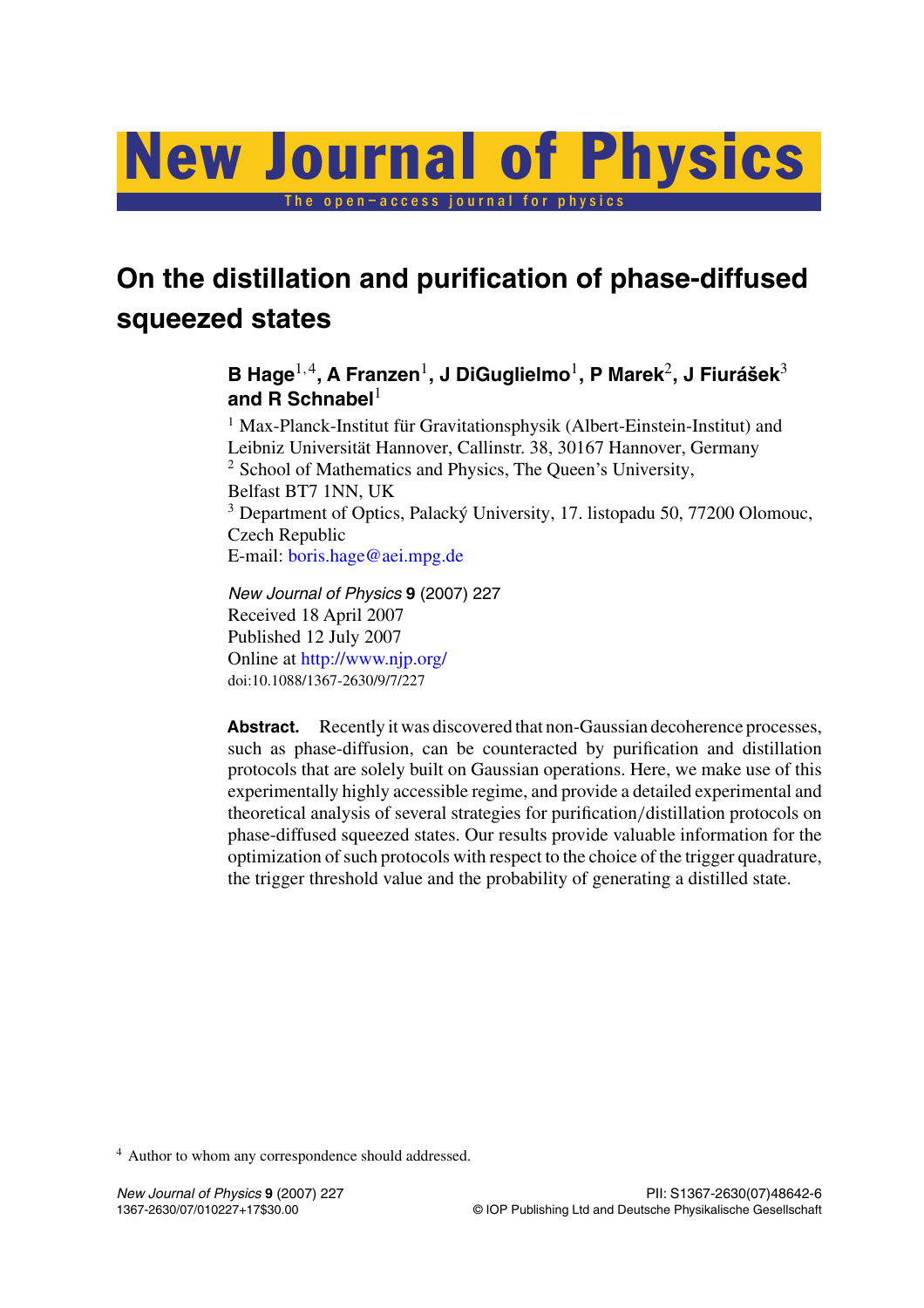$2$  **IOP** Institute of Physics  $\Phi$  DEUTSCHE PHYSIKALISCHE GESELLSCHAFT

#### **Contents**

| 1. Introduction |                                           |  |                |
|-----------------|-------------------------------------------|--|----------------|
|                 | 2. The purification/distillation protocol |  |                |
|                 |                                           |  |                |
|                 |                                           |  |                |
|                 |                                           |  | 8 <sup>8</sup> |
|                 | 3. Enhancement by QCP                     |  | 12             |
|                 | 4. Conclusions                            |  | 14             |
|                 | <b>Acknowledgments</b>                    |  |                |
|                 | <b>References</b>                         |  |                |

#### **1. Introduction**

Continuous variable (CV) quantum information processing [\[1](#page-15-0)] represents an appealing alternative to the traditional qubit based approaches. Continuous quantum variables encoded in quadrature components of light modes [[2\]](#page-15-0)–[[6\]](#page-15-0) or collective atomic spin [\[7](#page-15-0)]–[\[9](#page-15-0)] offer several distinct advantages. Many important quantum information processing primitives could be implemented deterministically with only linear optics, optical parametric amplifiers (OPAs) ('squeezers') and balanced homodyne detection. This includes, for example, preparation of entangled twomode squeezed states [\[2](#page-15-0)], [[10\]](#page-15-0)–[[13\]](#page-15-0), quantum teleportation [\[5](#page-15-0), [6,](#page-15-0) [14](#page-15-0)], dense coding [\[15](#page-16-0)], entanglement swapping [\[16](#page-16-0)] and quantum cloning [\[17](#page-16-0)]. Quantum states of light beams could be deterministically stored in an atomic quantum memory [[8\]](#page-15-0) and teleportation of quantum states of a light mode onto the atomic ensemble has been demonstrated [\[9](#page-15-0)].

In all these developments, Gaussian states and Gaussian operations play a prominent role. Recall that Gaussian states are states with Gaussian Wigner function and Gaussian operations are those quantum transformations which preserve the Gaussian shape of the Wigner function. Passive linear optics, squeezers and homodyne detection are all examples of Gaussian operations and they allow to prepare arbitrary Gaussian states from coherent states. However, it has been realized that Gaussian operations are insufficient for entanglement distillation of Gaussian states [[18\]](#page-16-0)–[[20\]](#page-16-0). This is a significant limitation, because entanglement distillation [\[21](#page-16-0), [22](#page-16-0)] is critical for suppression of noise and losses which inevitably arise during the distribution of entanglement between distant parties. The entanglement purification*/*distillation protocol extracts a highly entangled pure state from many copies of mixed weakly entangled states using only local operations and classical communication between the parties sharing the states. It is anticipated that any long-distance quantum communication network will have to involve entanglement distillation in some form. A similar no-go theorem has also been proved for the concentration of squeezing [[23\]](#page-16-0). Namely, given an arbitrary *N*-mode Gaussian state, it is not possible to increase its squeezing strength by passive Gaussian operations. Here, the squeezing strength is quantified by the lowest eigenvalue of the covariance matrix of the state, and passive Gaussian operations are those building on linear optics, homodyning and feedforward. This implies that it is impossible to extract in this way from *N* copies of a single-mode squeezed Gaussian state, a state with higher squeezing.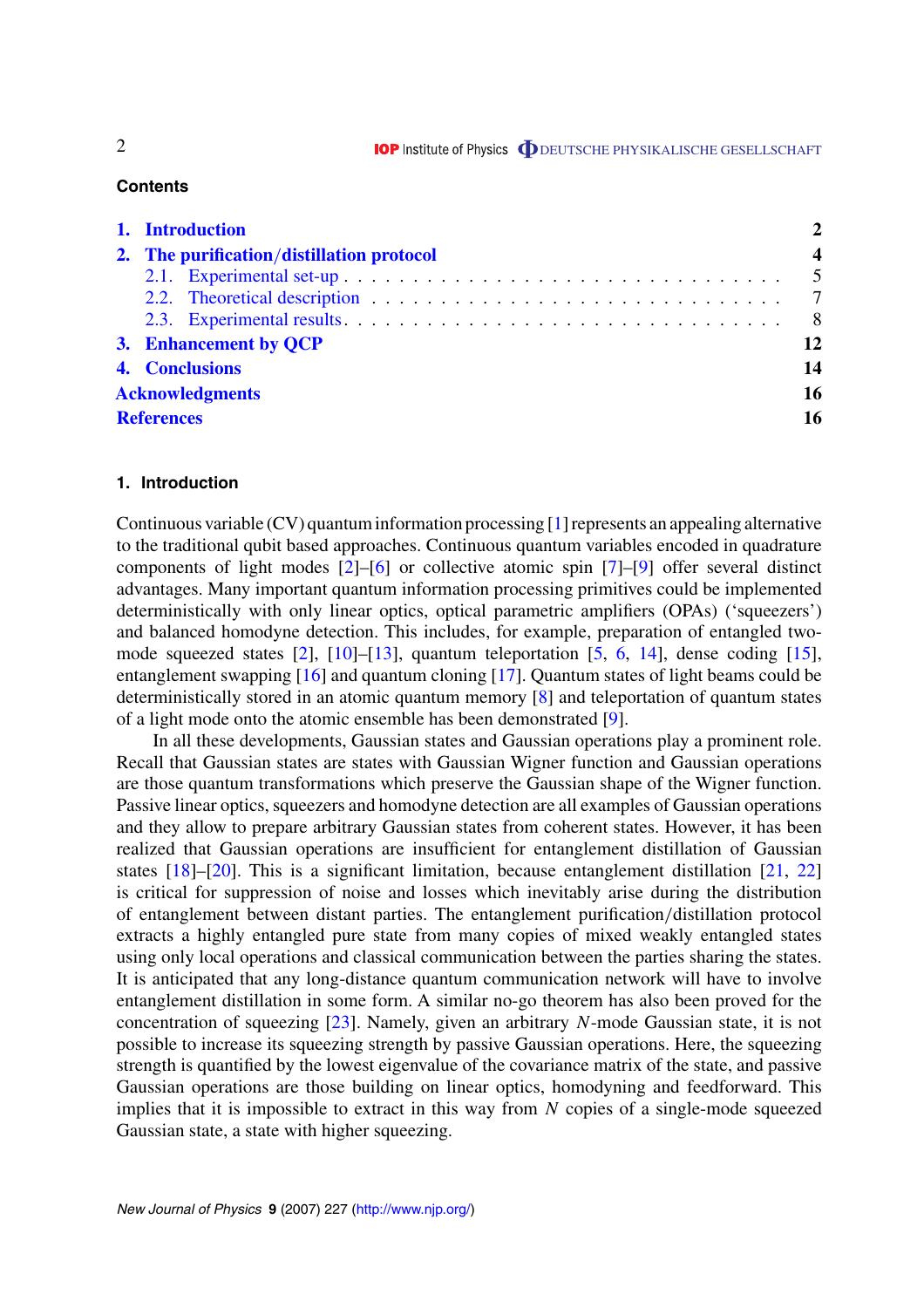<span id="page-2-0"></span>Continuous variable entanglement distillation thus requires to go beyond the realm of Gaussian states and operations in at least a single step [\[24\]](#page-16-0)–[[26\]](#page-16-0). A complete protocol for entanglement distillation of Gaussian states has been suggested by Browne, Eisert *et al* [[26,](#page-16-0) [27](#page-16-0)]. This protocol consists of two steps. Firstly, the state is de-Gaussified e.g. by conditional subtraction of a single photon [\[25](#page-16-0)], [[28\]](#page-16-0)–[[31\]](#page-16-0). Secondly, the de-Gaussified states are Gaussified using interference on beam-splitters, Gaussian measurements and conditioning. If, however, the dominant noise itself is such that it de-Gaussifies the state, then no further de-Gaussification is necessary and the squeezed or entangled states can be distilled and purified solely by means of passive linear optics, homodyne detection and conditioning [\[32](#page-16-0)]–[\[34](#page-16-0)]. Purification of squeezed states has been demonstrated in this regime in [\[35](#page-16-0)]. However, the purification was accompanied with a degraded degree of squeezing. Recently, we have proposed and experimentally demonstrated a protocol for purification and distillation of squeezed states suffering from phase fluctuations [[36\]](#page-16-0). These fluctuations, which are an important source of noise in optical communication links, can be suppressed by interference of two copies of the non-Gaussian phase-diffused squeezed state on a balanced beam-splitter, followed by homodyne detection on one of the outputs and acceptance or rejection of the resulting state depending on the measurement outcome. Our procedure works for both single-mode and two-mode squeezed states and the latter could be distilled by means of local operations and measurements and classical communication. The purification*/*distillation procedure could be applied iteratively and could serve as a Gaussification part of the universal CV entanglement distillation protocol based on a sequence of de-Gaussification and Gaussification steps.

In this paper, we report on a detailed theoretical and experimental analysis of several strategies for purification*/*distillation of phase-diffused single-mode squeezed states. Our results provide a detailed insight into the features and properties of the purification*/*distillation protocol and represent a significant step towards the experimental demonstration of continuous-variable entanglement distillation. Compared to our previous works [\[32](#page-16-0), [33](#page-16-0)], we do not assume only conditioning on measurements of the initially squeezed amplitude quadrature  $x_1$  but allow for detection of arbitrary quadrature component. We find that the purification*/*distillation protocol exhibits a far greater richness than expected. Surprisingly enough if, after the interference of the two noisy copies of the state on a beam splitter, we measure the originally anti-squeezed phase quadrature  $p_1$  of the first output beam and condition on  $|p_1| < Q$  then this allows an enhancement of the squeezing of the amplitude quadrature  $x_2$  of the second output beam. This is somewhat unexpected since one could naively argue that conditioning on small  $p_1$  should enhance the fluctuations of  $x_2$ , see section [2.3.](#page-7-0) We term this technique conjugate purification (CP). In certain regimes this method is even optimal and for a given amount of distilled squeezing yields higher purification*/*distillation rates than squeezed quadrature-conditioning. Conditioning on the antisqueezed quadrature most clearly reveals the quantum nature of our purification*/*distillation protocol.

The paper is organized as follows: in section 2, we present our purification*/*distillation protocol for phase-diffused squeezed states. This section includes its experimental demonstration as well as its theoretical description, and also a comparison of experimental results and theoretical predictions. In section [3,](#page-11-0) we investigate quantum channel probing (QCP) as a classical enhancement of our purification*/*distillation protocol. Finally, section [4](#page-13-0) contains a brief summary and conclusions.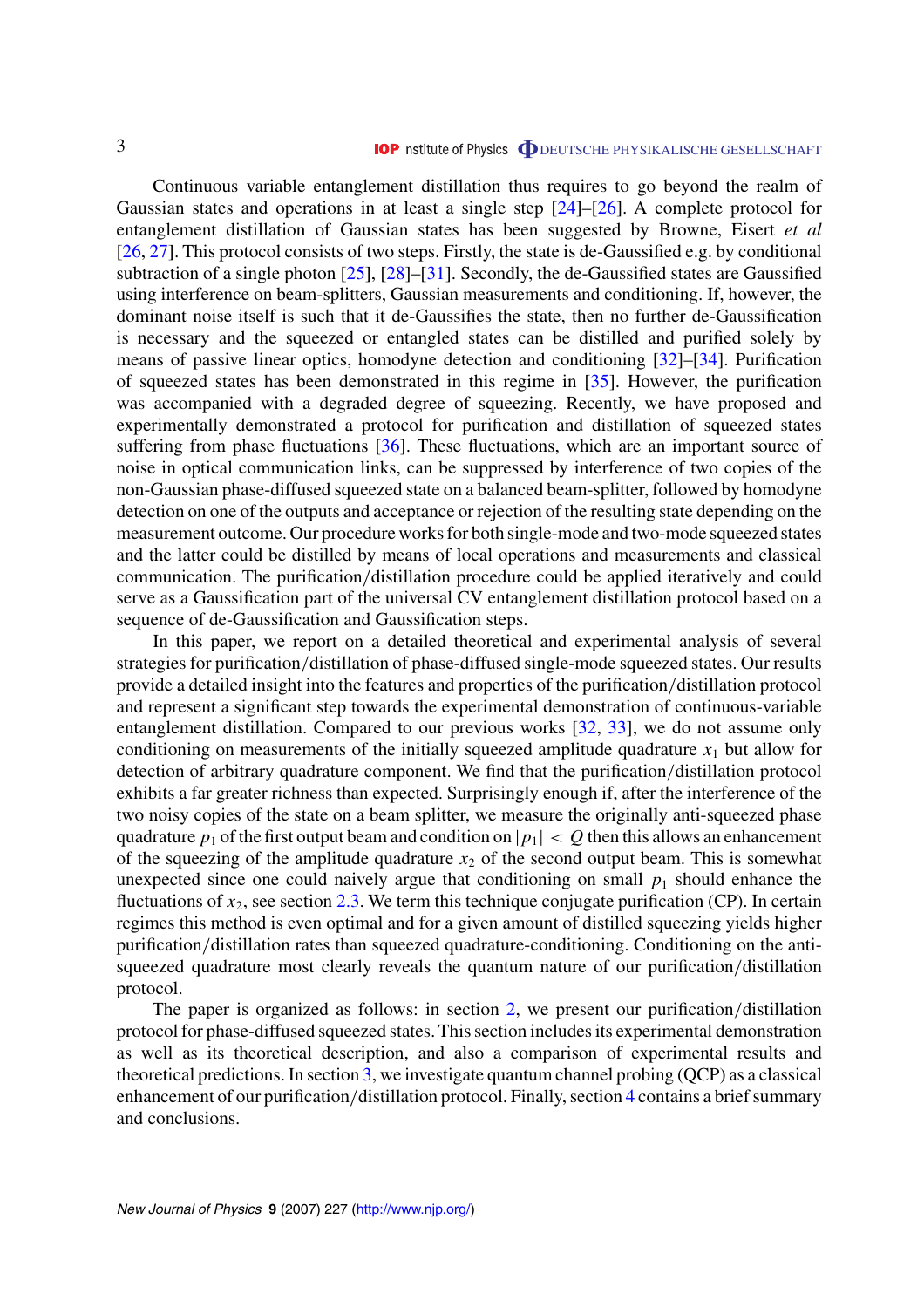<span id="page-3-0"></span>

**Figure 1.** Schematic experimental set-up for the demonstration of purification*/* distillation of phase-diffused squeezed states. Two OPAs (OPA I and OPA II) produced one amplitude-squeezed beam each. Two piezo-electric transducers (PZTs) drove mirrors to induce random, Gaussian-weighted phase shifts to each beam to mimic the effect of a noisy optical transmission. The two phase-diffused beams were then overlapped on a balanced (50/50) beam-splitter BS<sub>PUR</sub>. Two homodyne detectors HD I and HD II in combination with a digital data acquisition system synchronously recorded time series of measured quadrature values. HD II serves the purpose of verification and can be replaced by an arbitrary experiment, which requires a squeezed input beam.

#### **2. The purification***/***distillation protocol**

The scheme for purification and distillation of phase-diffused single-mode squeezed states is shown in figure 1. It is a variant of the scheme originally proposed by Browne *et al* [\[26](#page-16-0)] for Gaussification of continuous-variable entangled states. Two copies of a single-mode squeezed state generated in OPAs I and II independently pass through a noisy quantum channel which imposes independent and random phase fluctuations upon each state. These fluctuations reduce the quadrature squeezing and the purity of the state and make it non-Gaussian [\[33](#page-16-0)]. For the sake of specificity, we assume that the phase fluctuations exhibit Gaussian distribution with zero mean and variance  $\sigma^2$ ,

$$
\Phi(\phi) = \frac{1}{\sqrt{2\pi\sigma^2}} \exp\left(-\frac{\phi^2}{2\sigma^2}\right). \tag{1}
$$

Note, however, that the exact form of the phase distribution  $\Phi(\phi)$  is not essential and our findings presented below qualitatively hold independently of the exact form of  $\Phi(\phi)$ . After random phase shifts  $\phi_1$  and  $\phi_2$  the two squeezed beams interfere on a balanced beam-splitter BS<sub>PUR</sub> which forms the core of our purification/distillation set-up. After interference on BS<sub>PUR</sub>, one output beam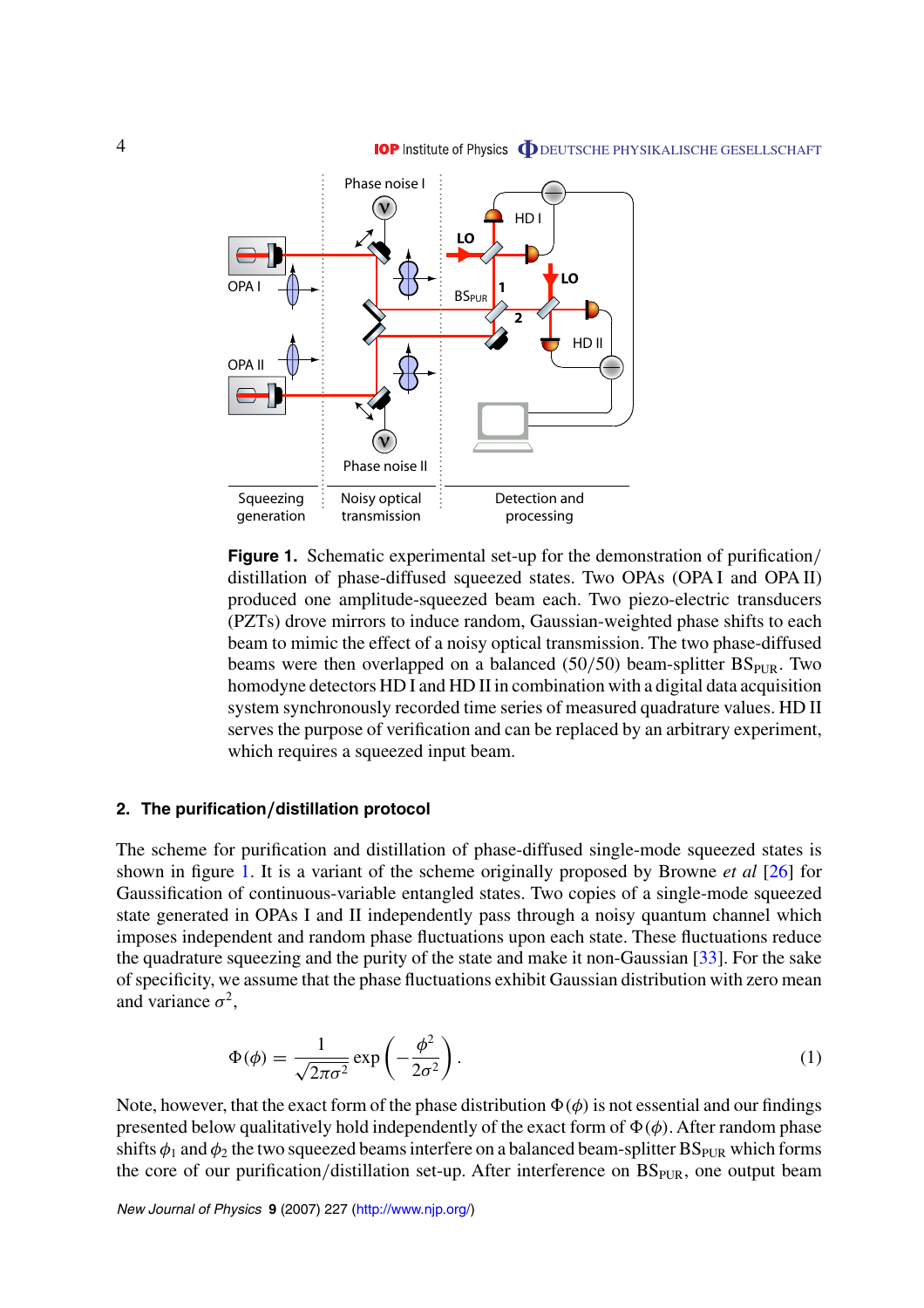<span id="page-4-0"></span>impinges on a balanced homodyne detector (HD I), which measures a certain quadrature operator  $q_1(\theta) = x_1 \cos \theta + p_1 \sin \theta$  of the first output mode. The purification/distillation succeeds and the state in the output mode 2 is accepted if  $|q_1| < Q$ . Otherwise the purification/distillation fails and the state in mode 2 is rejected. In the experiment, the purified state in mode 2 is monitored using homodyne detector HD II which allows us to determine the performance of the purification*/*distillation and verify its success. Our probabilistic purification and distillation scheme reduces the phase noise, enhances the squeezing and purity of the state and Gaussifies it. The distinct advantage of our approach is that it relies solely on passive linear optics and balanced homodyne detection which is highly efficient and much easier to implement compared to other approaches such as projections on to vacuum state by conditioning on no-clicks of single-photon detectors.

#### *2.1. Experimental set-up*

Let us now describe our experimental set-up in more detail. The sources of our squeezed states were two OPAs operated below threshold. Each device was constructed from a type I noncritically phase-matched  $MgO$ : LiNbO<sub>3</sub> crystal. The crystals were situated inside hemilithic standing-wave resonators formed by a high-reflection coated crystal surface on one end (reflectivity at 1064 nm,  $r^2 > 0.999$ ) and an externally mounted outcoupling mirror (reflectivity at 1064 nm,  $r^2 = 0.947$ ) on the other end. The intracavity surfaces of the nonlinear crystals were anti-reflection coated for both the fundamental wavelength (1064 nm) and the second harmonic pump field (532 nm) of the parametric process. Our laser source was a 2 W continuous wave nonplanar Nd : YAG ring laser. About 1*.*7 W of this laser beam was frequency doubled to 532 nm. Parts of this field were injected into the OPAs through the outcoupling mirrors for pumping the nonlinear process. Both OPA cavities were kept on resonance for the 1064 nm laser radiation. For this purpose radio-frequency phase modulated control fields on the fundamental wavelength were injected into the OPA cavities through the high-reflection coated crystal surfaces. The reflected control fields were detected and provided feedback control error signals for both OPA cavity lengths as well as for both pump field phases. The amplified error signals were then fed back to PZTs to precisely position the OPA cavity outcoupling mirrors and mirrors in the optical paths of the pump fields, respectively. This enabled the stably controlled production of two beams with broadband amplitude quadrature squeezing. A non-classical noise power reduction of more than 5 dB was directly observed using homodyne detection. The squeezing spectrum was almost white over a wide range of frequencies between approximately 5 and 15MHz. Outside this band the performance of the squeezed light sources was reduced due to phase modulation signals, technical noise at lower frequencies and the limited OPA cavity linewidths at higher frequencies.

To realistically mimic the effects of noisy optical transmission channels each squeezed beam was reflected off a high-reflection mirror that was randomly shifted by a PZT. Hence, random phase shifts were introduced on the beams as they would occur when transmitting the beams through optical fibres of considerable lengths. The voltages driving the PZTs were carefully produced to meet certain criteria. Although no special form of the noise is in principle required for a purification*/*distillation experiment we wanted to operate in a regime where the noise has well defined properties and could be easily modelled theoretically. Two independent random number generators produced data strings with a white Gaussian distribution. Both strings were then digitally filtered to limit the noise frequency band to 1–5 kHz. Performing homodyne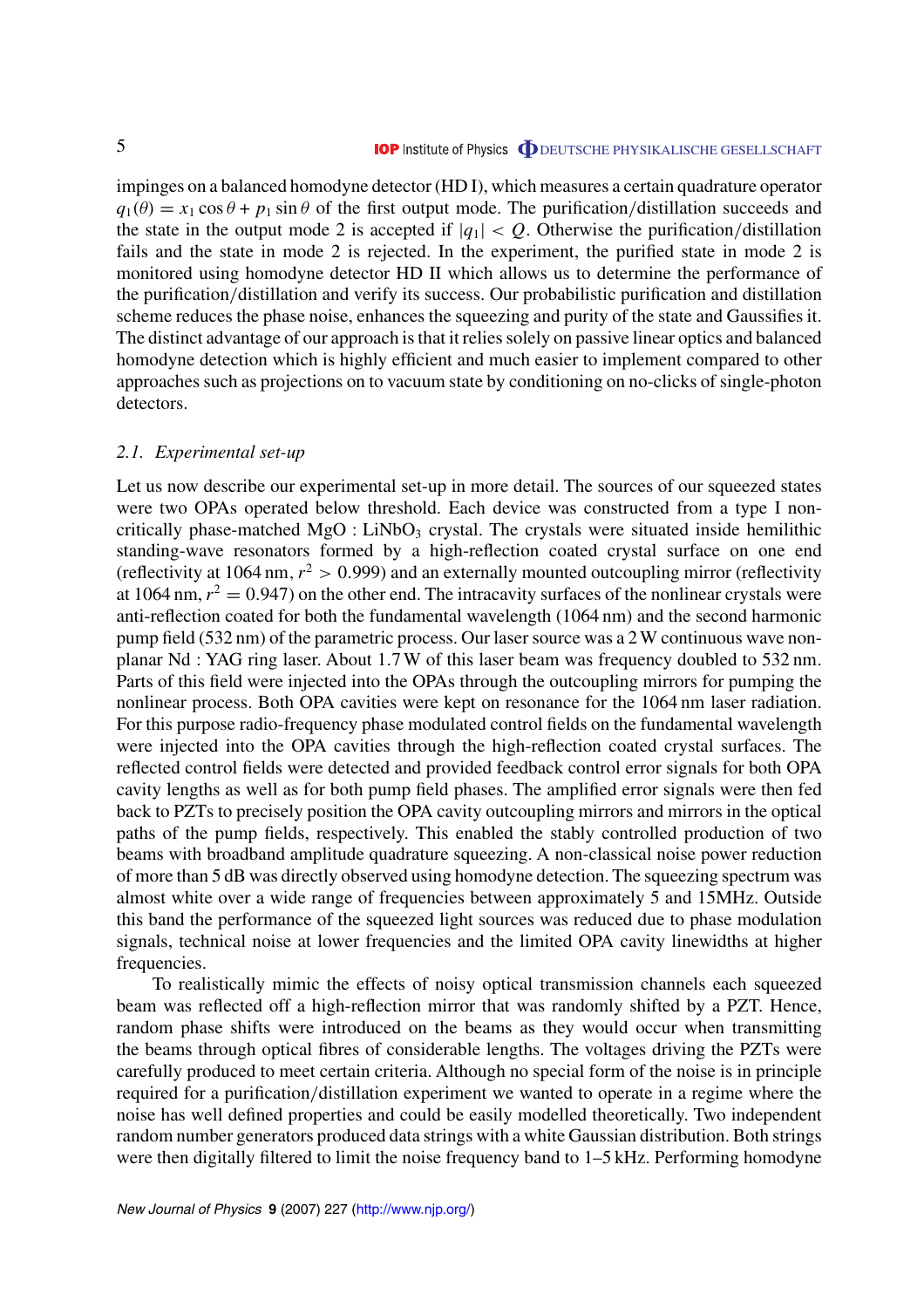<span id="page-5-0"></span>

**Figure 2.** Demonstration of successful distillation of squeezed states for two different trigger strategies versus strength of phase fluctuations *σ*. Shown are measured variances of the (initially) squeezed quadrature for the phase-diffused input states  $V_{in}$  (top, black) and for distilled states  $V_{out}$ , when conditioned on the squeezed quadrature  $|x_1| < Q$  (circles, blue) and when conditioned on the antisqueezed quadrature  $|p_1| < Q$  (crosses, green), respectively. Theoretical values are represented by solid and dashed lines. Here, the trigger threshold was set to  $Q = 1.0$ . For  $\sigma < 0.3$  conditioning on the anti-squeezed quadrature was more efficient than conditioning on the squeezed quadrature. Red line indicates the shotnoise level. Without phase diffusion the squeezed state variances were measured to  $V_x = 0.32$  and  $V_p = 8.5$ .

detection on each of the beams confirmed that the amount of squeezing degraded in the same way when the strength of the phase noise was increased, see figure 2 (black curve*/*circles). Each homodyne detector was constructed from a matched pair of ETX-500 high-efficiency photo diodes. Homodyne visibilities were at 98*.*4% for HD I and 98*.*7% for HD II.

In order to demonstrate purification*/*distillation the two phase-diffused squeezed beams were overlapped on a balanced (50*/*50) beam-splitter. Here, a visibility of 98*.*2% was achieved. The relative phase of the two beams on the beam-splitter was actively controlled (with a control loop bandwidth *below* the phase noise frequency band) using phase modulation sidebands present on the squeezed beams. The output beams from the beam-splitter were then detected using the homodyne detectors HD I and HD II, each of which was servo-controlled to detect the appropriate quadratures (again with feedback control loop bandwidths *smaller* than the phase noise frequencies). Each detector difference current was subsequently electronically mixed with a 7 MHz local oscillator. The demodulated signals were then filtered with steep low-pass filters (anti-aliasing filters) at 40 kHz and synchronously sampled with 100 kHz. The nonlinear phase response of these filters was digitally compensated to regain a constant group delay. Both time series of quadrature values from HD I and HD II, respectively, were then postprocessed to perform different purification*/*distillation protocols.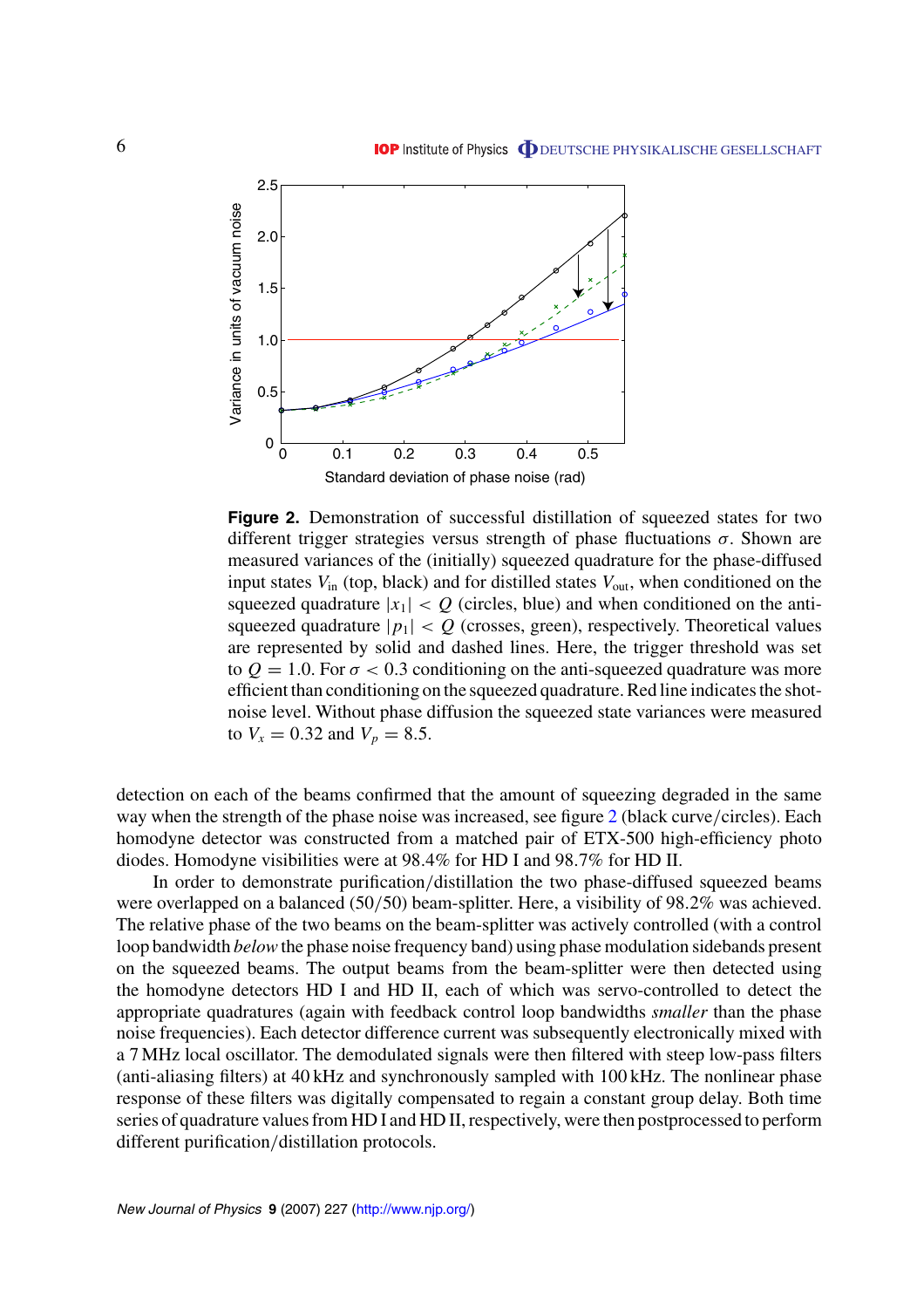#### <span id="page-6-0"></span>*2.2. Theoretical description*

In this section, we derive the formula for the squeezed-quadrature variance  $V_{\text{out}} \equiv \langle (\Delta x_2)^2 \rangle$  of the purified output state of our protocol. We consider the general scenario in which a quadrature  $q_1(\theta) = x_1 \cos \theta + p_1 \sin \theta$  is measured by HD I and a positive purification/distillation trigger signal is provided if  $|q_1| < Q$ . Again, we use  $x_j$  and  $p_j$  to denote the amplitude or phase quadrature of the *j*th beam, respectively. We assume that before phase randomization the *x* quadrature of each beam is squeezed and that there are no correlations between *x* and *p* quadratures. The covariance matrix of each squeezed mode thus attains a diagonal form,  $\gamma = \text{diag}(V_x, V_y)$ , where  $V_x$  and  $V_p$  denote variances of *x* and *p* quadratures. For the vacuum state we have  $V_x = V_p = 1$ and the mode is squeezed if  $V_x < 1$ . Recall that  $V_xV_p \ge 1$  as a consequence of the Heisenberg uncertainty relation.

Assume for a moment that the random phase shifts  $\phi_i$  on each mode are fixed. Let  $V_{xj} = V_x \cos^2 \phi_j + V_p \sin^2 \phi_j$  and  $V_{pj} = V_p \cos^2 \phi_j + V_x \sin^2 \phi_j$ ,  $j = 1, 2$ , denote the variances of *x* and *p* quadratures of phase-shifted squeezed states impinging on  $BS_{PIR}$ . For a fixed  $\phi_i$ , the two-mode state at the output of  $BS<sub>PUR</sub>$  and prior to conditioning measurement is Gaussian. Consequently, the joint probability distribution of quadratures  $q_1(\theta)$  of mode 1 and  $x_2$  of mode 2 at the output of  $BS<sub>PUR</sub>$  is also Gaussian and reads,

$$
P_{12}(q_1, x_2) = \frac{1}{2\pi\sqrt{D}} \exp\left[-\frac{Bq_1^2 + Ax_2^2 - 2Cq_1x_2}{2D}\right].
$$
 (2)

Here  $D = AB - C^2$ , *A* and *B* are variances of quadratures  $q_1$  and  $x_2$  evaluated for the state at the output of  $BS<sub>PUR</sub>$ ,

$$
A = \frac{V_{x1} + V_{x2}}{2} \cos^2 \theta + \frac{V_{p1} + V_{p2}}{2} \sin^2 \theta + \frac{V_p - V_x}{4} [\sin(2\phi_1) + \sin(2\phi_2)] \sin(2\theta),
$$
  
\n
$$
B = \frac{V_{x1} + V_{x2}}{2}.
$$
\n(3)

The correlation between the quadratures  $C = \langle \Delta q_1 \Delta x_2 \rangle$  reads,

$$
C = \frac{V_{x1} - V_{x2}}{2} \cos \theta + \frac{V_p - V_x}{4} [\sin(2\phi_1) - \sin(2\phi_2)] \sin \theta.
$$
 (4)

The non-normalized distribution of  $x_2$  conditional on  $|q_1| < Q$  reads,

$$
P_{\text{cond}}(x_2) = \int_{-Q}^{Q} P_{12}(q_1, x_2) \, dq_1. \tag{5}
$$

If the phase fluctuations are symmetric,  $\Phi(-\phi) = \Phi(\phi)$  then the mean value of the quadrature  $x_2$  of the purified state is zero and we shall assume that this holds throughout the rest of the paper. The variance  $V_{\text{out}}$  of quadrature  $x_2$  then becomes equal to  $\langle x_2^2 \rangle$  calculated from the conditional probability distribution (5), averaged over all random phase shifts and properly normalized,

$$
V_{\text{out}} = \frac{1}{P} \int_{\phi_1} \int_{\phi_2} \int_{-\infty}^{\infty} x_2^2 P_{\text{cond}}(x_2) \, dx_2 \Phi(\phi_1) \Phi(\phi_2) \, d\phi_1 \, d\phi_2,\tag{6}
$$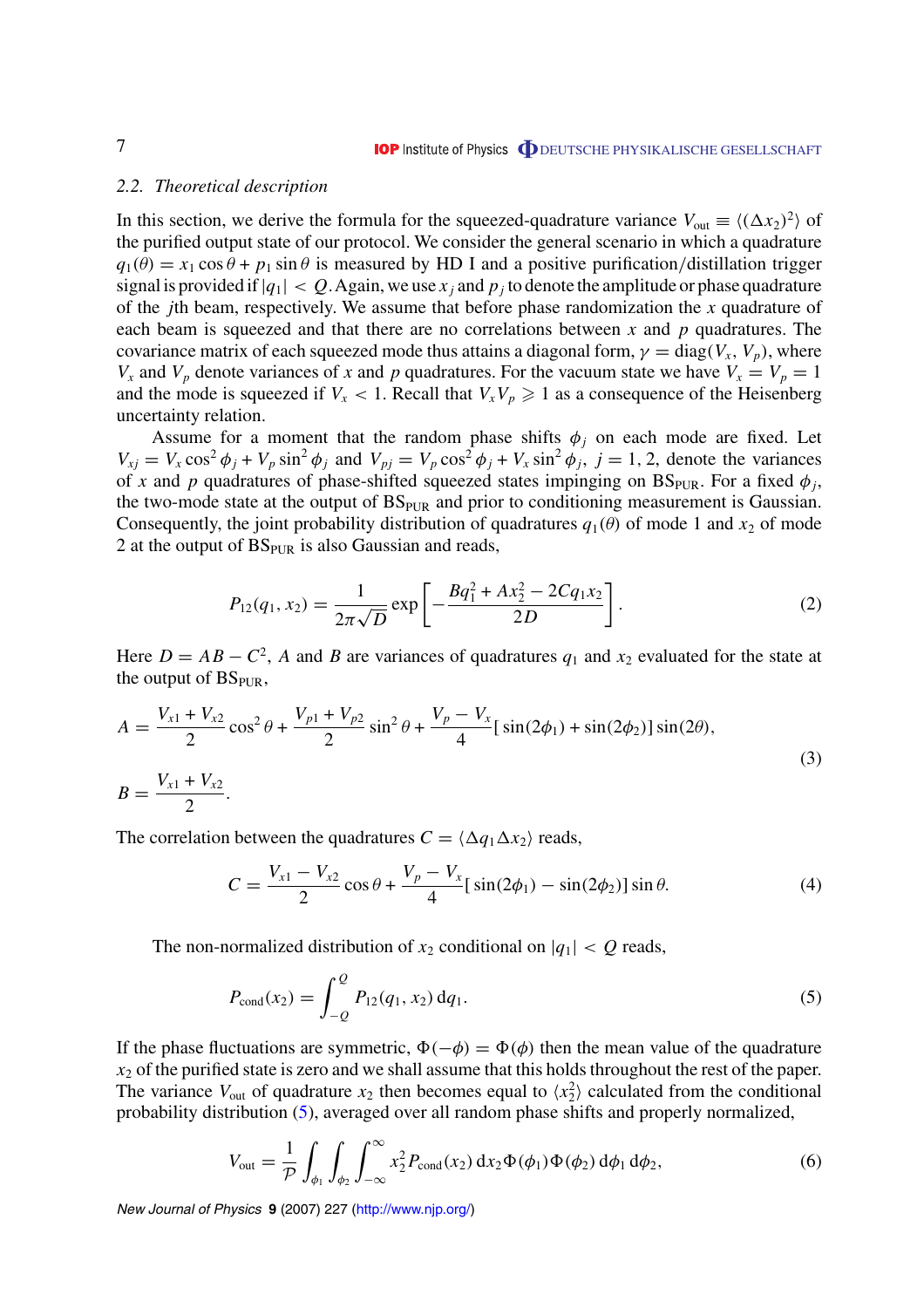<span id="page-7-0"></span>where

$$
\mathcal{P} = \int_{\phi_1} \int_{\phi_2} \int_{-\infty}^{\infty} P_{\text{cond}}(x_2) dx_2 \Phi(\phi_1) \Phi(\phi_2) d\phi_1 d\phi_2 \tag{7}
$$

is the probability of successful purification/distillation. The integration over  $x_2$  can be explicitly carried out and after some algebra we arrive at

$$
V_{\text{out}} = \frac{1}{\mathcal{P}} \int_{\phi_1} \int_{\phi_2} \left[ B \, \text{erf}\left(\frac{Q}{\sqrt{2A}}\right) - \sqrt{\frac{2}{\pi}} \frac{C^2 Q}{A^{3/2}} e^{-Q^2/2A} \right] \Phi(\phi_1) \Phi(\phi_2) \, d\phi_1 \, d\phi_2. \tag{8}
$$

We also obtain a simplified formula for the success probability,

$$
\mathcal{P} = \int_{\phi_1} \int_{\phi_2} \text{erf}\left(\frac{Q}{\sqrt{2A}}\right) \Phi(\phi_1) \Phi(\phi_2) d\phi_1 d\phi_2.
$$
\n(9)

For comparison we also calculate the variance of the *x* quadrature of the phase-diffused state before purification*/*distillation,

$$
V_{\text{in}} = \int_{\phi} (V_x \cos^2 \phi + V_p \sin^2 \phi) \Phi(\phi) d\phi.
$$
 (10)

Successful purification/distillation increases the squeezing which is indicated by  $V_{\text{out}} < V_{\text{in}}$ . Note that  $V_{\text{out}} \geq V_x$  would always hold and the purification/distillation cannot reduce  $V_{\text{out}}$  below the variance  $V_x$  of the original state before transmission through a noisy channel. However, the method can restore the squeezing lost due to the phase fluctuations (or other non-Gaussian noise). After purification*/*distillation, the state also becomes Gaussified and its purity increases [[32,](#page-16-0) [33](#page-16-0)], which clearly demonstrates that our method meets all requirements imposed on a proper purification*/*distillation protocol.

Non-unit detection efficiency  $\eta$  < 1 of the homodyne detectors can be easily incorporated in our theoretical model by making substitutions  $V_{xj} \mapsto \eta V_{xj} + 1 - \eta$  and  $V_{pj} \mapsto \eta V_{pj} + 1 - \eta$ . Here, we assume for the sake of simplicity that the detection efficiency is the same for the triggering detector HD I and the verification detector HD II which monitors the purified state. If  $V_x$  and  $V_p$  are determined by homodyne detection then these measured values already include the effects of the non-unit detection efficiency and can be directly inserted into the above formulae.

#### *2.3. Experimental results*

The variances of the squeezed and anti-squeezed quadratures of the states employed in the experiment read  $V_x = 0.32$  and  $V_p = 8.5$  as directly measured by a homodyne detector. The states generated by the two OPAs were practically identical and the strength of the phase noise in the two channels was always kept equal. Under these circumstances, the variance *V*in becomes equal to the variance of quadrature  $x_1$  (and also  $x_2$ ) at the output of  $BS_{PUR}$  and can be directly measured with HD I or HD II of the set-up shown in figure [1](#page-3-0). In figure [2](#page-5-0), we compare the conditioning on measurements of the originally squeezed  $(x_1)$  and anti-squeezed  $(p_1)$  quadratures for a fixed threshold *Q* and varying phase noise *σ*. Shown are both the experimental data and the corresponding theoretical predictions. We can clearly see that the purification*/*distillation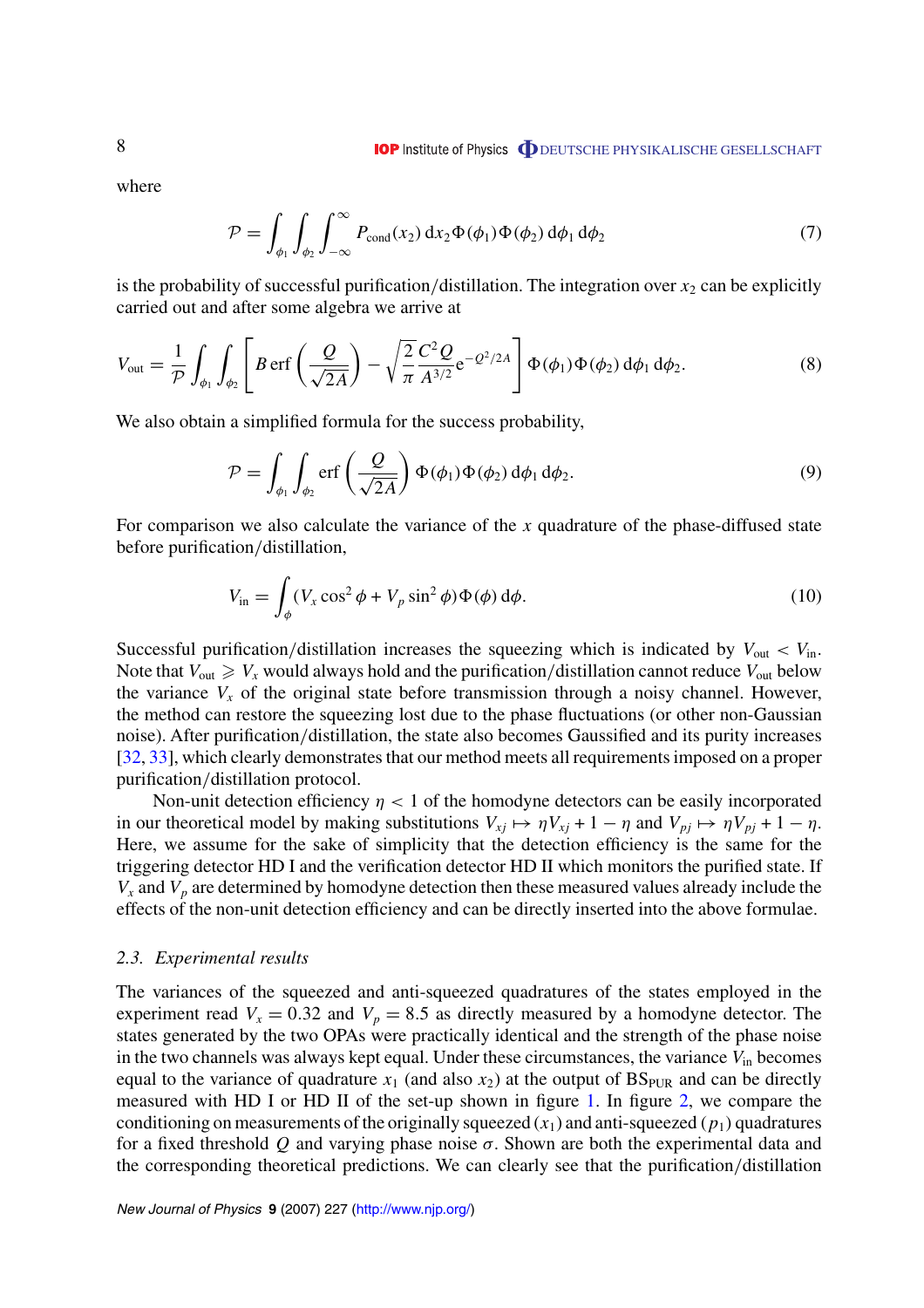enhances the squeezing and  $V_{\text{out}} < V_{\text{in}}$ . We can say that the squeezing has been probabilistically concentrated from two noisy de-phased copies of the state into a single copy which thus exhibits higher squeezing. Remarkably, the conditioning on  $|p_1| < Q$  not only enhances the squeezing of the quadrature *x*<sup>2</sup> but for sufficiently weak phase noise it even leads to higher reduction of fluctuations of  $x_2$  than conditioning on  $|x_1| < Q$ . This is somewhat surprising, because naively one could expect that conditioning on  $|p_1| < Q$  would rather reduce the fluctuations of quadrature  $p_2$  and enhance fluctuations of  $x_2$ . From a semiclassical point of view one could argue that small values of  $p_1$  are detected by HD I with highest probability when the phase shifts  $\phi_1$  and  $\phi_2$ are such that the states impinging on  $BS<sub>PUR</sub>$  are both squeezed in  $p$  quadratures. However, this picture is generally oversimplified. Some insight into why conditioning on  $|p_1| < Q$  can help can be gained from the expression for the output variance ([8\)](#page-7-0) which consists of two terms. The first term proportional to *B* can be interpreted as corresponding to the probing of the channel. In case of measurement of the originally squeezed quadrature  $x_1$ , the factor erf $(Q/\sqrt{2A})$  is maximized for zero random phase shifts. In this case *B* attains its minimum value  $B = V_x$ , so the conditioning acts as a filter that suppresses contributions corresponding to large unwanted random phase shifts. However, formula ([8\)](#page-7-0) contains also second negative term, proportional to  $C^2Q$ , that always reduces the variance *V*out. This second distillation mechanism is of purely quantum nature since it is a consequence of the quantum correlations established by the interference of the two copies of the de-phased state on the purifying balanced beam-splitter  $BS<sub>PUR</sub>$ . In case of measurements of squeezed quadrature both above mechanisms contribute to the reduction of  $V_{\text{out}}$ . In contrast, for measurements of the anti-squeezed quadrature the first positive term increases the *V*<sub>out</sub> since in this case erf( $Q/\sqrt{2}$ *A*) is maximized for phase shifts  $\phi_1 = \phi_2 = \pi/2$  when *B* attains its maximum possible value  $V_p$ . Thus in this case the variance  $V_{\text{out}}$  is reduced solely due to the second negative term. Remarkably, this quantum distillation mechanism is efficient enough to reduce the fluctuations of *x*2. So this CP*/*distillation is a purely quantum interference effect. The purification actually reduces the variances of both conjugate quadratures  $x_2$  and  $p_2$  as witnessed by the decrease of the uncertainty product  $U = \sqrt{V_x V_p}$ , see figure [3](#page-9-0). The simultaneous suppression of the noise in both conjugate quadratures is a signature of the increase of purity of the state, for which Gaussian states can be evaluated as  $P = 1/\sqrt{V_x V_p} = 1/U$ .

In figure [4](#page-9-0), we present the dependence of the variance  $V_{\text{out}}$  on the trigger threshold  $Q$  for three different strengths of phase fluctuations. As expected, the output variance decreases with decreasing trigger threshold. In agreement with figure [2,](#page-5-0) we see again that for not too strong fluctuations the conditioning on  $p_1$  is superior to conditioning on  $x_1$  and yields lower variance  $V_{\text{out}}$ . The probability of success P monotonically increases with Q but also depends on the choice of quadrature used for conditioning. For further comparison, we plot in figure [5](#page-10-0) the trade-off between the output variance  $V_{\text{out}}$  and the success rate  $P$ . We can see that we can achieve higher reduction of the noise at the expense of lower success rate  $P$ . Note also that the achieved reduction of squeezed-quadrature variance is almost maximal already for  $P$  of the order of 30% and further lowering of the success probability results only in marginal improvement of the squeezing. This result is rather generic as confirmed by extensive numerical simulations. We can conclude that a single iteration of the purification*/*distillation procedure typically exhibits nearly optimum performance for a rather high success probability of several tens of percent. What is remarkable, for weak phase noise the conditioning on originally anti-squeezed quadrature  $p_1$  yields for a given success rate  $P$  a lower variance  $V_{\text{out}}$  than conditioning on the originally squeezed quadrature  $x_1$ . For strong phase noise, however, it becomes preferential to condition on measurements of *x*1.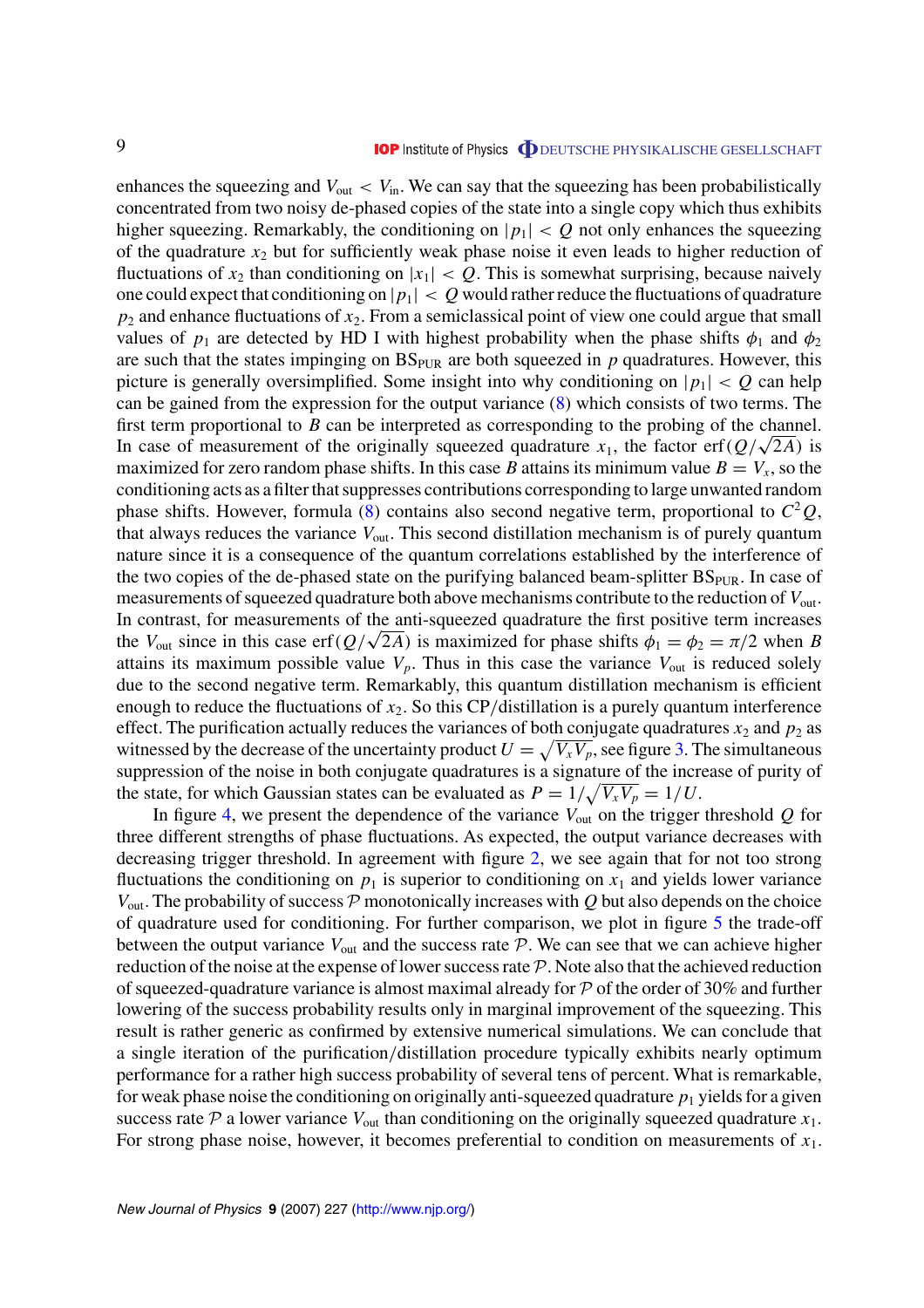<span id="page-9-0"></span>

**Figure 3.** Uncertainty product  $U = \sqrt{V_x V_p}$  of purified states for different phase noise levels ( $\sigma = 0.40$  (green),  $\sigma = 0.28$  (red),  $\sigma = 0.17$  (blue) and  $\sigma = 0$  (black)). Lines represent theoretical simulations while circles illustrate measurements.



**Figure 4.** Quadrature variances of distilled squeezed states  $V_{\text{out}}$  versus trigger threshold *Q*.  $V_{\text{out}}$  is plotted for three different levels of phase noise ( $\sigma =$ 0.40 (green),  $\sigma = 0.28$  (red) and  $\sigma = 0.17$  (blue)). Results are presented for conditioning on the (initially) squeezed quadrature  $x_1$  (solid lines, circles) and for conditioning on the anti-squeezed quadrature  $p_1$  (dashed lines, crosses). Again lines represent theoretical simulations while circles and crosses illustrate measurements.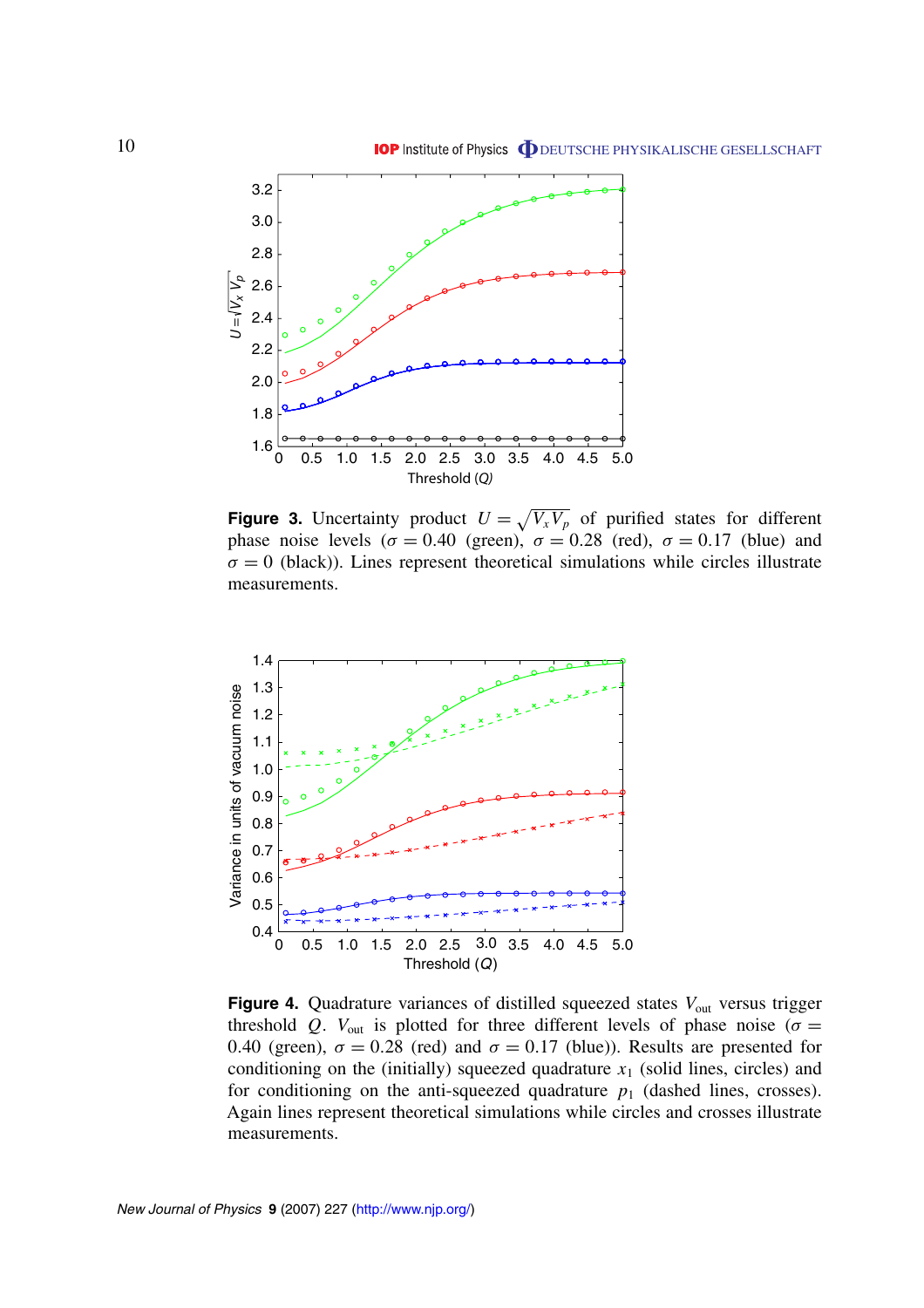<span id="page-10-0"></span>

**Figure 5.** Illustration of the same variance data as in figure [4](#page-9-0)—this time plotted over the fraction of distilled states. We refer to figure [4](#page-9-0) for the detailed description of parameters used. The graphs clearly show that for weak phase noise (bottom, blue) conditioning on the anti-squeezed quadrature is more efficient than conditioning on the squeezed quadrature. The opposite is found for strong phase fluctuations (top, green).

Note that the theoretical curves obtained from the simple theory developed in section [2.2](#page-6-0) are in excellent agreement with the experimental data and the theory faithfully describes all features of our purification*/*distillation protocol.

We have also considered conditioning on measurements of arbitrary quadrature  $q_1(\theta)$  and investigated the dependence of the performance of the purification*/*distillation protocol on *θ*. We have found that it in fact does not matter too much which quadrature  $q_1(\theta)$  is measured in the homodyne detector HD I and the purification*/*distillation actually works well for all *θ*. Typical dependence of the squeezing of the purified state on  $\theta$  is depicted in figure [6.](#page-11-0) We can see that *V*<sub>out</sub> exhibits a local minimum at  $\theta = 0$  but the global minimum corresponding to the optimal purification/distillation strategy occurs in this case at  $\theta = \pi/2$ . Importantly, the quadrature fluctuations are suppressed and the squeezing is thus enhanced for any *θ*. This implies that the purification*/*distillation works even with phase-randomized homodyning, where the relative phase *θ* between balanced homodyne detector and signal is varied or randomly fluctuates in time. Interestingly, the phase-randomized homodyning very closely resembles the vacuum projection considered in [\[26](#page-16-0), [27](#page-16-0)]. The effective positive operator valued measure (POVM) element that describes this conditioning measurement reads,

$$
\Pi_{Q} = \frac{1}{2\pi} \int_{0}^{2\pi} \int_{-Q}^{Q} |q; \theta\rangle\langle q; \theta| d\theta dq = \sum_{n=0}^{\infty} P_{n} |n\rangle\langle n|,
$$
\n(11)

where  $|q; \theta\rangle$  is the eigenstate of operator  $q_1(\theta)$  with eigenvalue q and  $P_n = (\sqrt{\pi}2^n n!)^{-1}$  $\times \int_{-Q}^{Q} H_n^2(x) e^{-x^2} dx$ , where  $H_n(x)$  denotes the Hermite polynomial.  $\Pi_Q$  is diagonal in the Fock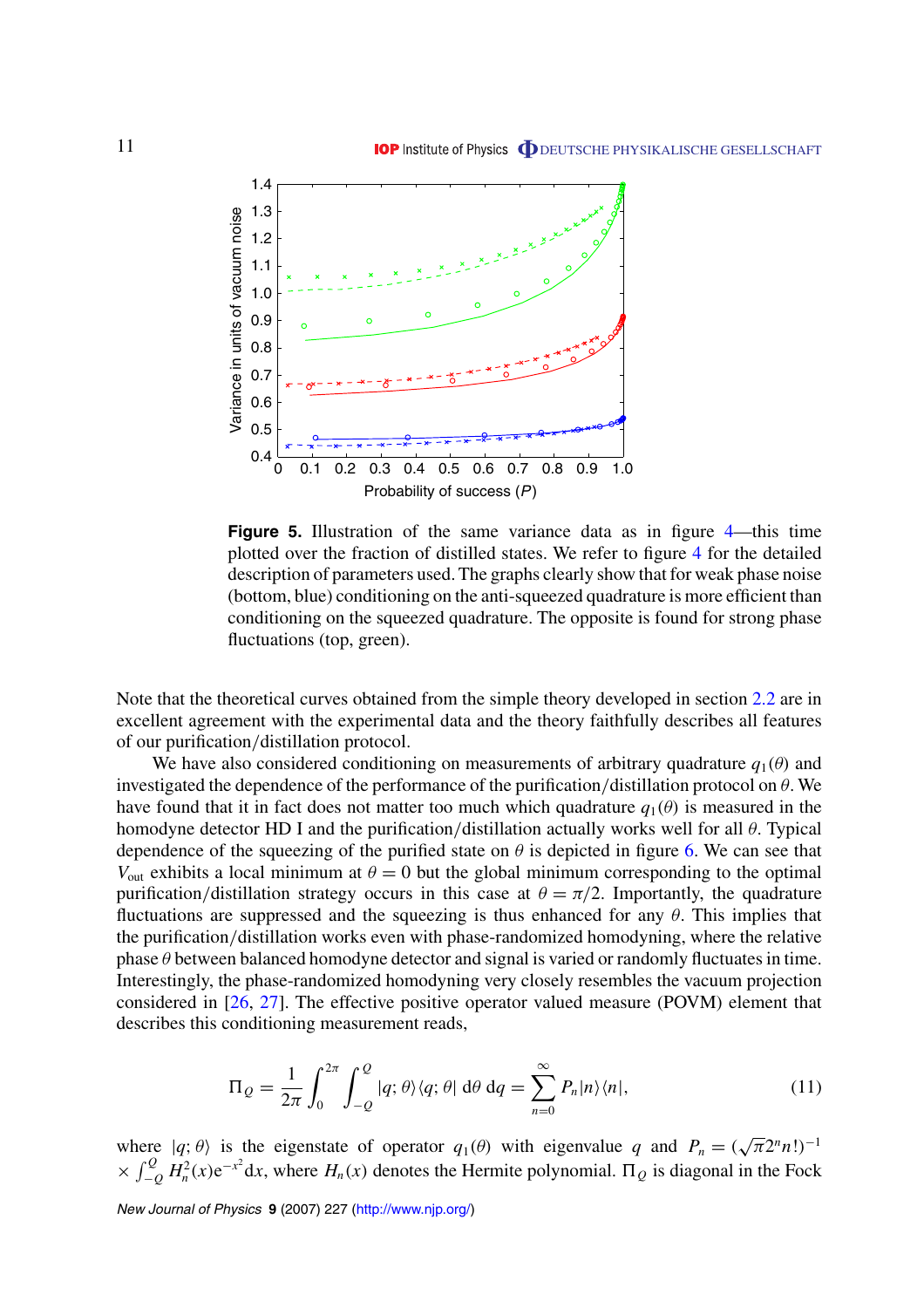<span id="page-11-0"></span>

**Figure 6.** Experimental and theoretical characterization of our distillation protocol for phase noise  $\sigma = 0.202$  and trigger threshold  $Q = 0.7$ . Shown are variances versus the conditioning quadrature angle. The central (black) curve shows the variance of the dephased state's amplitude quadrature  $V_{\text{in}}$ . The lower (blue) curve shows the variance of the distilled states' amplitude quadrature *V*out. For this particular parameter regime conditioning on the anti-squeezed quadrature works more efficiently than conditioning on the squeezed quadrature. However, the distillation protocol is successful for conditioning on any quadrature. The top (red) curve displays the purified variance  $V_{\text{out}}$  after normalizing to  $V_{\text{in}}$ (black curve).

state basis because all off-diagonal terms vanish due to averaging over random phase shift *θ*. The dominant part of this POVM element is the term proportional to the projector on to vacuum state  $|0\rangle$ , but  $\Pi_{Q}$  also contains terms proportional to projectors on to higher Fock states  $|n\rangle$ . This POVM can be thus considered as an approximate noisy version of the ideal projection on to vacuum.

#### **3. Enhancement by QCP**

In the previous sections, we have analysed several strategies for conditioning in our two-copy purification and distillation protocol. In this section, we investigate a classical enhancement for our protocol. Since a lot of copies of the decohered quantum state are sent through the same channel they might be used as quantum probes providing information about the channel. This approach can be used to classically improve our purification*/*distillation protocol if the phase noise (or at least parts of it) occurs at frequencies well below the resolution bandwidth with which optical states are measured. In this case the random phase shifts of subsequently arriving copies of squeezed states are not completely independent. Here, we propose a protocol which exploits these correlations between phase fluctuations of several subsequent copies of the state which we term *QCP*. Since QCP is an extension of the post-processing stage of our purification*/*distillation protocol it can be (and in the following is) applied to the same data as the latter.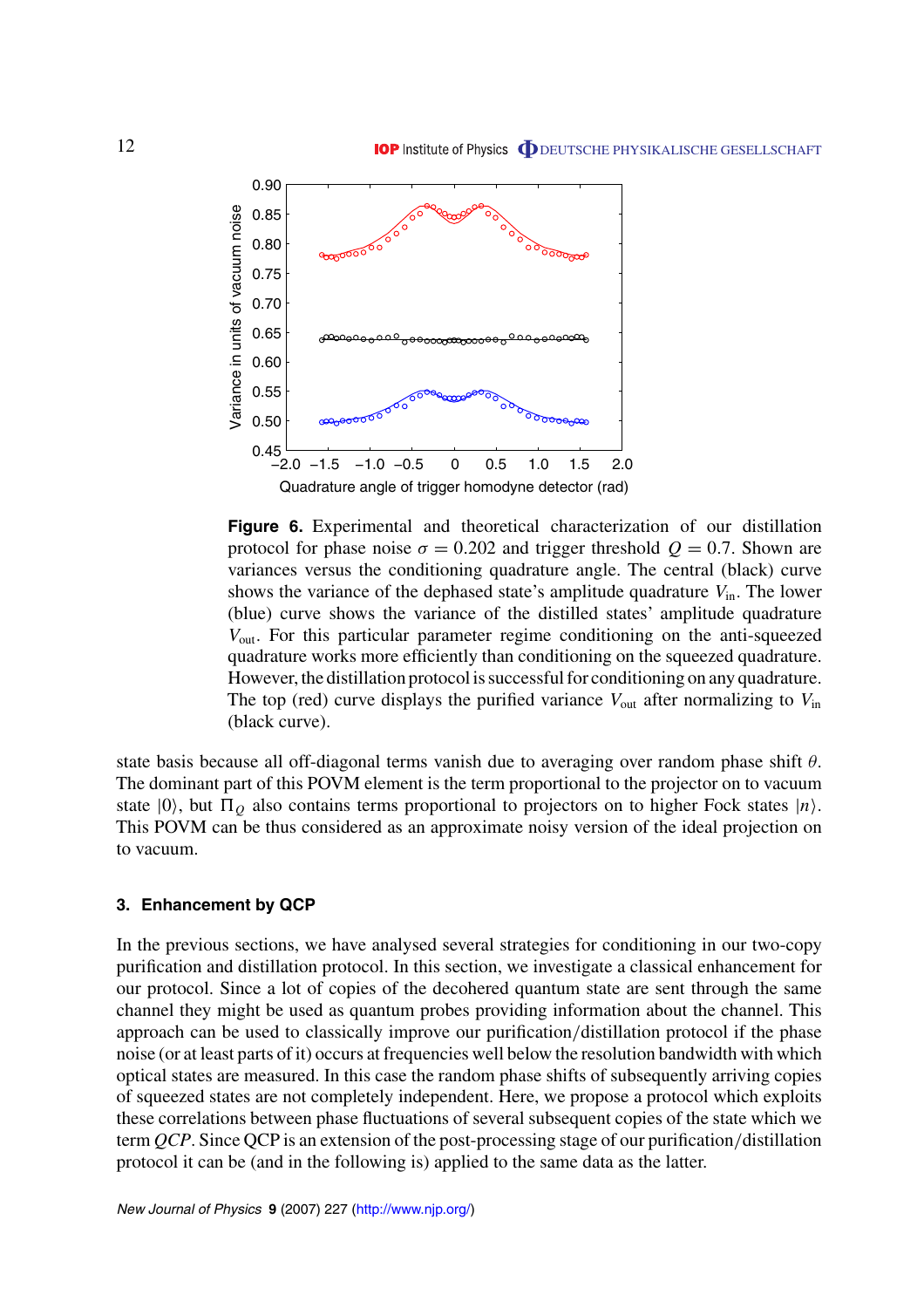<span id="page-12-0"></span>

**Figure 7.** The effect of QCP is shown by plotting the variance of the purified state  $V_{\text{out}}$  over the chosen threshold. The red curve corresponds to the previously described method. The blue and green curves result, when conditioning is commenced on two and four subsequent values, respectively.

In QCP a positive trigger signal is generated at the homodyne detector HD I if not only a single but a certain number  $(N<sub>QCP</sub>)$  of subsequent measurements all fulfil a certain condition  $|q_1| < Q$ . Since we consider the QCP as an enhancement of our purification/distillation protocol, the measurement set-up still corresponds to figure [1](#page-3-0) and HD I measures the quadrature  $q_1(\theta) = x_1 \cos \theta + p_1 \sin \theta$ . The theory presented in section [2.2](#page-6-0) can be easily generalized to describe the QCP protocol. In particular, in the limit of perfectly correlated identical random phase shifts on *N*<sub>OCP</sub> subsequent copies we obtain the following expression for the output variance,

$$
V_{\text{out}} = \frac{1}{\mathcal{P}_{\text{QCP}}} \int_{\phi_1} \int_{\phi_2} \left[ B \operatorname{erf} \left( \frac{Q}{\sqrt{2A}} \right) - \sqrt{\frac{2}{\pi}} \frac{C^2 Q}{A^{3/2}} e^{-\frac{Q^2}{2A}} \right] \left[ \operatorname{erf} \left( \frac{Q}{\sqrt{2A}} \right) \right]^{N_{\text{QCP}} - 1} \Phi(\phi_1) \Phi(\phi_2) d\phi_1 d\phi_2. \tag{12}
$$

Here,

$$
\mathcal{P}_{QCP} = \int_{\phi_1} \int_{\phi_2} \left[ erf \left( \frac{Q}{\sqrt{2A}} \right) \right]^{N_{QCP}} \Phi(\phi_1) \Phi(\phi_2) d\phi_1 d\phi_2.
$$
 (13)

is the probability of success of the QCP protocol. The effect of QCP is represented by additional factors  $\left[\text{erf}(Q/\sqrt{2A})\right]^{N_{\text{QCP}}-1}$  in equations (12) and (13) compared to equations [\(8](#page-7-0)) and ([9\)](#page-7-0).

If the observed quadrature  $q_1(\theta)$  is the initially squeezed one  $q_1(0) = x_1$  this protocol probes the alignment of the squeezing ellipses of the input states because the condition  $|q_1| < Q$  for more than one subsequent measurement is more likely met if the lean axes of the squeezing ellipses match the quadrature of the homodyne detector, i.e. the zero-crossing of the phase fluctuations. The results are shown in figure 7, figure [8](#page-13-0) and figure [9.](#page-14-0) In all cases the QCP enhanced distillation protocol was conditioned on the initially squeezed amplitude quadrature. Figure 7 shows the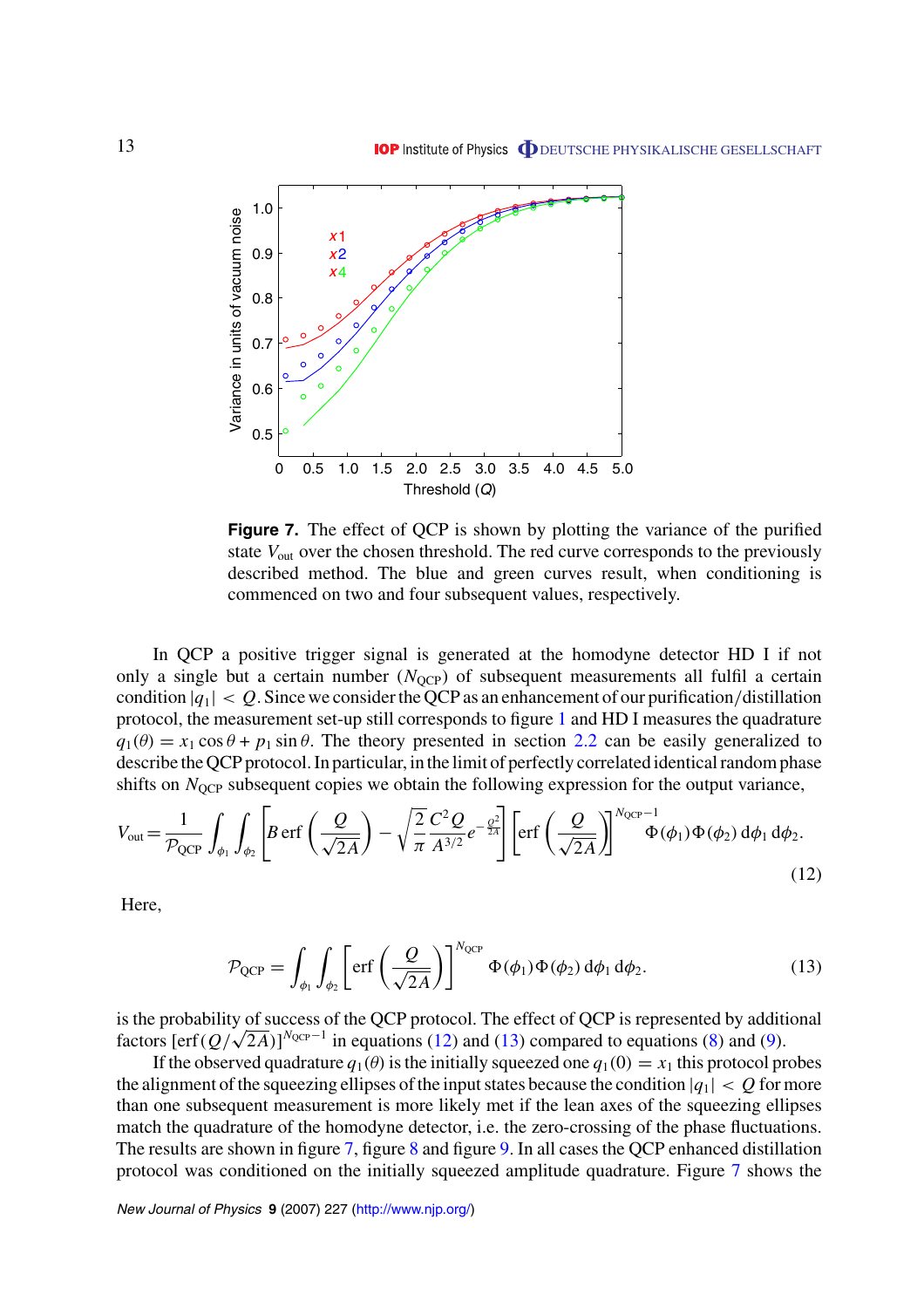<span id="page-13-0"></span>

**Figure 8.** The same data as in figure [7](#page-12-0) is displayed, this time plotted over the probability of success. It should be noted that applying the method of QCP does not necessarily improve the squeezed quadrature's variance when a given rate of survivors is to be achieved. For a probability of success smaller than approximately 0*.*75, though, QCP yields a significant improvement.

enhancement for  $N_{QCP} = 2$  (blue) and  $N_{QCP} = 4$  (green) subsequent triggers in comparison with  $N<sub>OCP</sub> = 1$ , which corresponds to the original set-up. From figure [9](#page-14-0) one can see that for a given threshold  $Q$  the probability of success drops quite a bit with increasing  $N<sub>OCP</sub>$  but figure 8 shows that the improvement in the variance overcomes the decrease of success probability.

We emphasize that no improvement was found when the trigger was generated from a measurement of the anti-squeezed quadrature. Figure [10](#page-14-0) shows that in this case the distillation protocol was in fact even less efficient. This is not surprising because in this latter case the QCP acts against the CP mechanism represented by the negative term in equation [\(12](#page-12-0)), cf also discussion in section [2.3.](#page-7-0)

#### **4. Conclusions**

We performed and analysed an experiment that demonstrated several strategies for conditioning the purification*/*distillation of phase-diffused squeezed states. Two copies of the decohered states were overlapped on a beam-splitter and one beam-splitter output was detected with a balanced homodyne detector to provide a trigger signal. In case of such a trigger event, states with regained squeezing strength were found at the second beam-splitter output. In all cases, we also found that the distilled states had a higher *purity*. Detection of the second beam is not required for the protocol and the purified state is thus available for further applications. This should be contrasted with purification of polarization-entangled states of two photons, where the determination of the success of the purification procedure requires destructive detection of the purified photons [\[36](#page-16-0)]. Our theoretical and experimental results show that good trigger signals could be generated from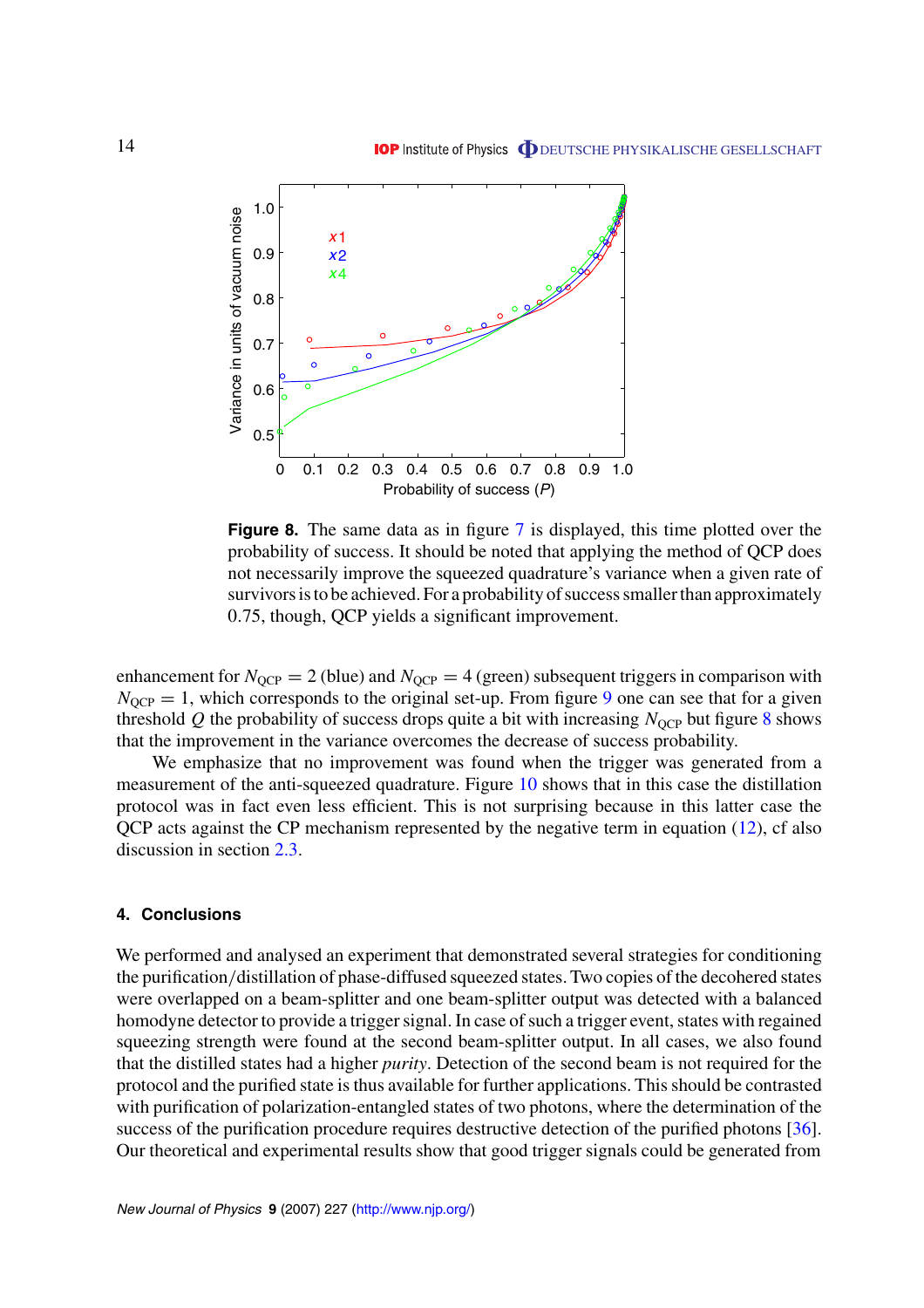<span id="page-14-0"></span>

**Figure 9.** This figure shows the interdependence between the chosen threshold *Q* and the rate of survivors when the method of QCP is applied. As before, the red, blue and green curves correspond to one, two and four subsequent triggers (lines: theoretical predictions, circles: measured values).



**Figure 10.** The QCP does not work when the trigger homodyne detector HD I is tuned to measure  $p_1$ . Thus it is more obvious that our protocol is more than just classical channel probing. As before, the red, blue and green curves correspond to one, two and four subsequent triggers (lines: theoretical predictions, circles: measured values).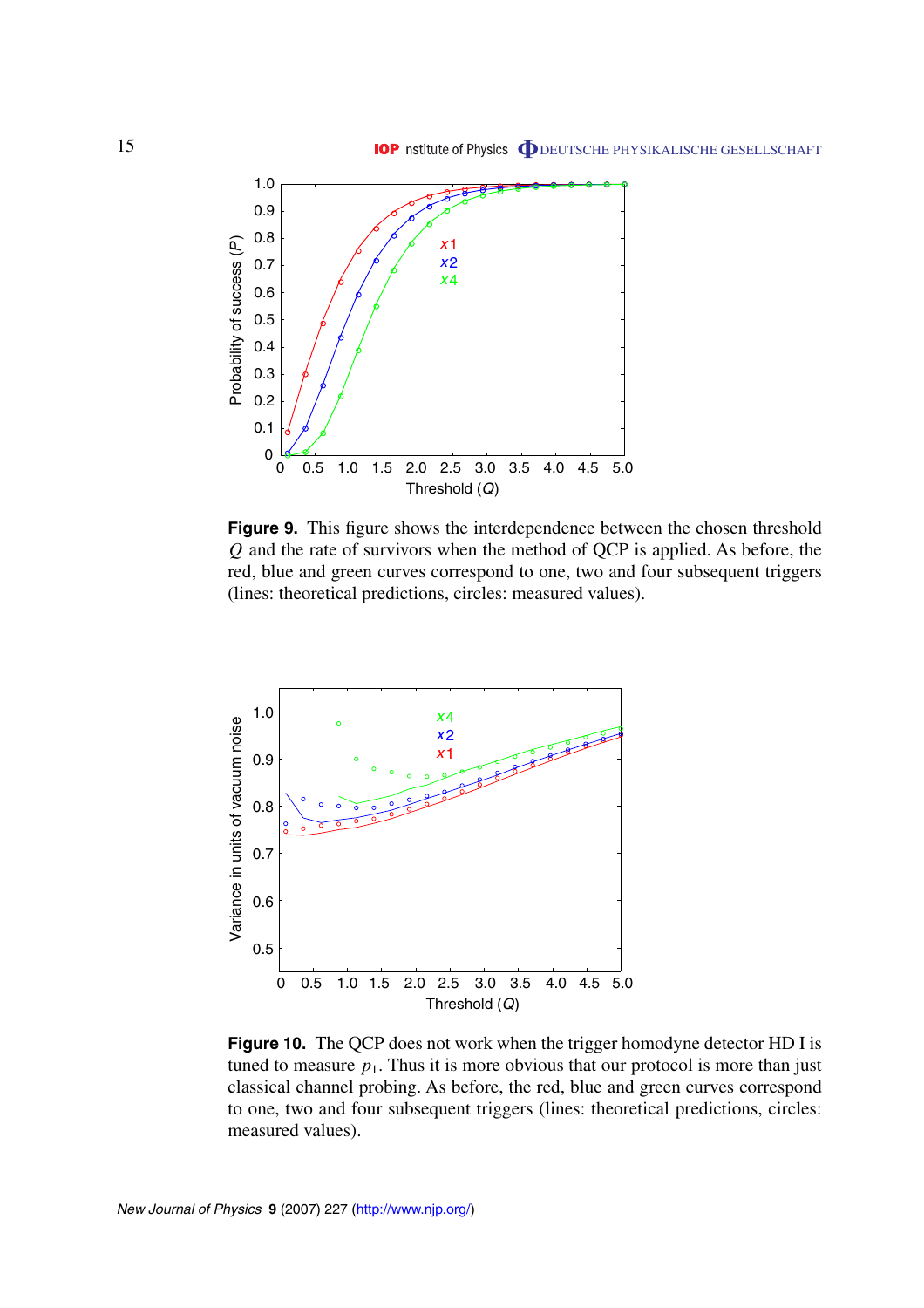<span id="page-15-0"></span>arbitrary quadratures including the originally anti-squeezed one. This is possible due to the quantum interference of the two copies of the phase-diffused state on the purifying beam-splitter which creates quantum correlations between the quadratures of the two output beams. This result is also of practical relevance. It means that the local oscillator of the homodyne detector that produces the trigger signal does not need to be phase locked. Hence one control loop can be saved. The experimental result was in excellent agreement with our theoretical predictions. Very good to excellent agreement between experiment and theory was also found for the observed quality of our purification*/*distillation protocol in dependence on the phase noise strength, the trigger threshold value and the number of purified states with respect to the number of input states.

We also proposed to enhance our purification*/*distillation protocol by QCP. This add-on utilizes classical correlations between decohered states transmitted through the same channel. With this extension the purification*/*distillation protocol could further be optimized, however, the trigger quadrature had to be the squeezed quadrature. Triggering on the anti-squeezed quadrature failed in this case. This observation clearly draws a line between a purification*/*distillation protocol that builds on quantum correlations between two copies, and a QCP protocol that builds on classical correlations between states subsequently transmitted through the channel.

#### **Acknowledgments**

We acknowledge financial support from the Deutsche Forschungsgemeinschaft (DFG), project number SCHN 757*/*2-1. J F acknowledges financial support from the Ministry of Education of the Czech Republic under the projects Centre for Modern Optics (LC06007) and Measurement and Information in Optics (MSM6198959213) and from the EU under project COVAQIAL (FP6- 511004). P M acknowledges financial support from the European Social Fund. Furthermore we thank R Filip for stimulating discussions.

#### **References**

- [1] Braunstein S L and van Loock P 2005 *Rev. Mod. Phys.* **77** [513](http://dx.doi.org/10.1103/RevModPhys.77.513)
- [2] Ou Z Y, Pereira S F, Kimble H J and Peng K C 1992 *Phys. Rev. Lett.* **68** [3663](http://dx.doi.org/10.1103/PhysRevLett.68.3663)
- [3] Schnabel R, Bowen W P, Treps N, Bachor H-A, Ralph T C and Lam P K 2003 *Phys. Rev.* A **67** [012316](http://dx.doi.org/10.1103/PhysRevA.67.012316)
- [4] Grosshans F, Van Assche G, Wenger J, Brouri R, Cerf N J and Grangier Ph. 2003 *Nature* **[421](http://dx.doi.org/10.1038/nature01289)** 238
- [5] Furusawa A, Sørensen J L, Braunstein S L, Fuchs C A, Kimble H J and Polzik E S 1998 *Science* **282** [706](http://dx.doi.org/10.1126/science.282.5389.706)
- [6] Bowen W P, Treps N, Buchler B C, Schnabel R, Ralph T C, Bachor H-A, Symul T and Lam P-K 2003 *Phys. Rev.* A **67** [032302](http://dx.doi.org/10.1103/PhysRevA.67.032302)
- [7] Julsgaard B, Kozhekin A and Polzik E S 2001 *Nature* **[413](http://dx.doi.org/10.1038/35096524)** 400
- [8] Julsgaard B, Sherson J, Cirac J I, Fiurášek J and Polzik E S 2004 *Nature* [432](http://dx.doi.org/10.1038/nature03064) 482
- [9] Sherson J F, Krauter H, Olsson R K, Julsgaard B, Hammerer K, Cirac I and Polzik E S 2006 *Nature* **[443](http://dx.doi.org/10.1038/nature05136)** 557
- [10] Silberhorn Ch, Lam P K, Weiss O, König F, Korolkova N and Leuchs G 2001 *Phys. Rev. Lett.* **86** [4267](http://dx.doi.org/10.1103/PhysRevLett.86.4267)
- [11] Schori C, Sorensen J L and Polzik E S 2002 *Phys. Rev.* A **66** [033802](http://dx.doi.org/10.1103/PhysRevA.66.033802)
- [12] Bowen W P, Treps N, Schnabel R and Lam P-K 2002 *Phys. Rev. Lett.* **89** [253601](http://dx.doi.org/10.1103/PhysRevLett.89.253601)
- [13] Bowen W P, Schnabel R, Lam P K and Ralph T C 2003 *Phys. Rev. Lett.* **90** [043601](http://dx.doi.org/10.1103/PhysRevLett.90.043601)
- [14] W P Bowen, N Treps, B C. Buchler, Schnabel R, Symul T, Ralph T C and Lam P K 2003 *IEEE J. Sel. Top. Quantum Electron.* **9** [1519](http://dx.doi.org/10.1109/JSTQE.2003.820908)